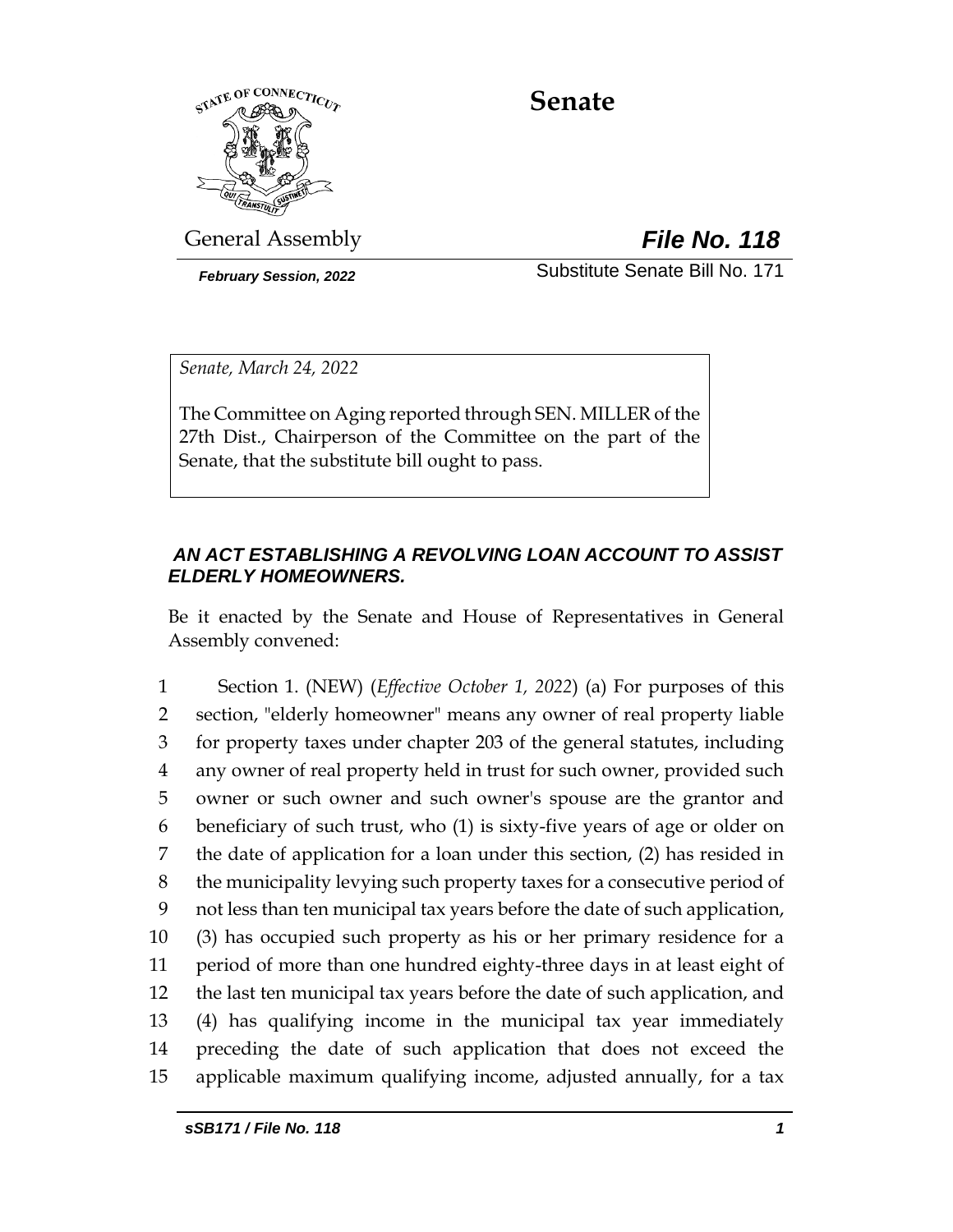reduction under section 12-170aa of the general statutes. For purposes of this subsection, qualifying income for a married homeowner shall not include the Social Security income of the spouse of such homeowner if such spouse is a resident of a health care or nursing home facility in this state receiving payment related to such spouse under the Title XIX Medicaid program.

 (b) There is established a revolving loan account which shall be a separate nonlapsing account within the General Fund. The account shall be used to provide loans to elderly homeowners qualified pursuant to subsections (a) and (c) of this section who are delinquent on real property tax payments and shall contain any moneys required by law to be deposited in the account, including, but not limited to, payments of principal and interest on loans made from the account. The account shall be administered by the Secretary of the Office of Policy and Management and shall be used to (1) make loans pursuant to subsection (c) of this section at the prevailing rate of interest as determined by the secretary, and (2) pay reasonable and necessary expenses incurred by the secretary in administering loans under this section. Investment earnings credited to the account shall become part of the assets of the account. Payments of principal or interest on a loan made pursuant to this section shall be paid to the State Treasurer for deposit in the account.

 (c) (1) The state, acting through and in the discretion of the Secretary of the Office of Policy and Management and within available appropriations, may provide loans to elderly homeowners who apply, on a form prescribed by the secretary, provided (A) the elderly homeowner has failed to pay taxes levied against the elderly homeowner's property under chapter 203 of the general statutes for not less than the two assessment years preceding the date of application for a loan under this section, (B) the real property subject to tax is not otherwise encumbered, (C) the principal amount of such loan does not exceed the amount of taxes, interest and fees levied against the real property, and (D) the elderly homeowner shall use the loan to pay the delinquent taxes, interest and fees. In addition to requiring that an elderly homeowner's qualifying income not exceed the applicable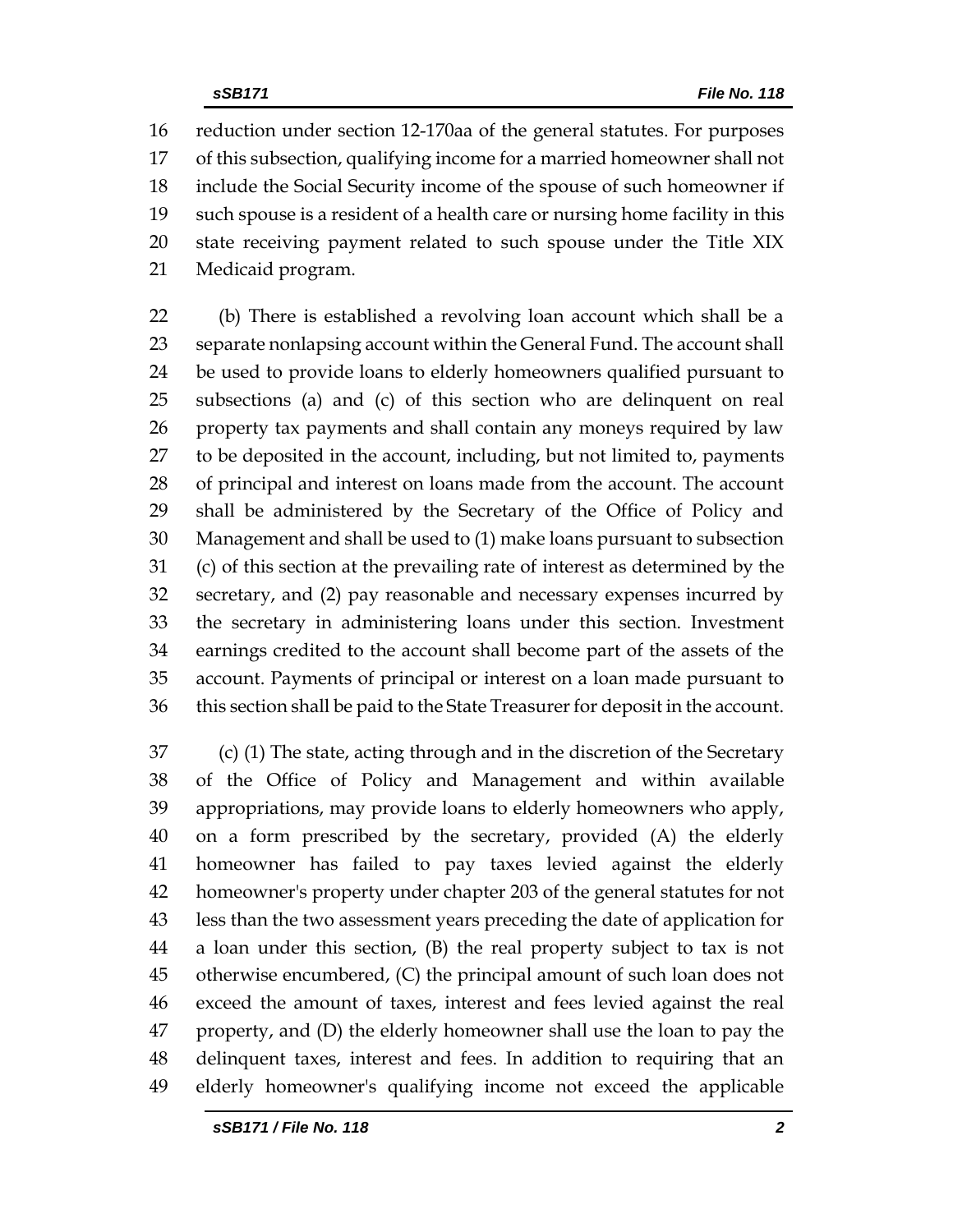maximum qualifying income for a tax reduction under section 12-170aa of the general statutes, the secretary may (i) impose asset limits as a condition of eligibility for loans provided pursuant to this section, (ii) prescribe requirements for an elderly homeowner to prove the loan was used for the intended purpose, and (iii) impose penalties against an elderly homeowner who does not use the loan for the intended purpose.

 (2) If the state provides a loan under this section, the Secretary of the Office of Policy and Management shall have a lien on the real property subject to taxes in the amount of such loan, plus interest at the prevailing rate of interest as determined by the secretary. Such lien shall have priority over all other liens on such real property except a municipal property tax lien.

62 (3) Any financial assistance provided under this section shall not 63 disqualify an elderly homeowner from receiving any other benefits 64 under any other program for which such homeowner may be eligible.

65 (d) The Secretary of the Office of Policy and Management may adopt 66 regulations, in accordance with the provisions of chapter 54 of the 67 general statutes, to implement the provisions of this section.

This act shall take effect as follows and shall amend the following sections: Section 1 *October 1, 2022* New section

# *Statement of Legislative Commissioners:*

In Subsec. (b), "have fallen behind" was changed to "are delinquent" and "property tax" was changed to "real property tax" for clarity; in Subsec.  $(c)(1)(C)$ , "and elderly homeowner" was deleted for accuracy; in Subsec.  $(c)(1)(D)$ , "uses" was changed to "shall use" for consistency with standard drafting conventions; and in Subsec.  $(c)(2)$ , "any remaining municipal property tax lien" was changed to "a municipal property tax lien" for clarity.

*AGE Joint Favorable Subst.*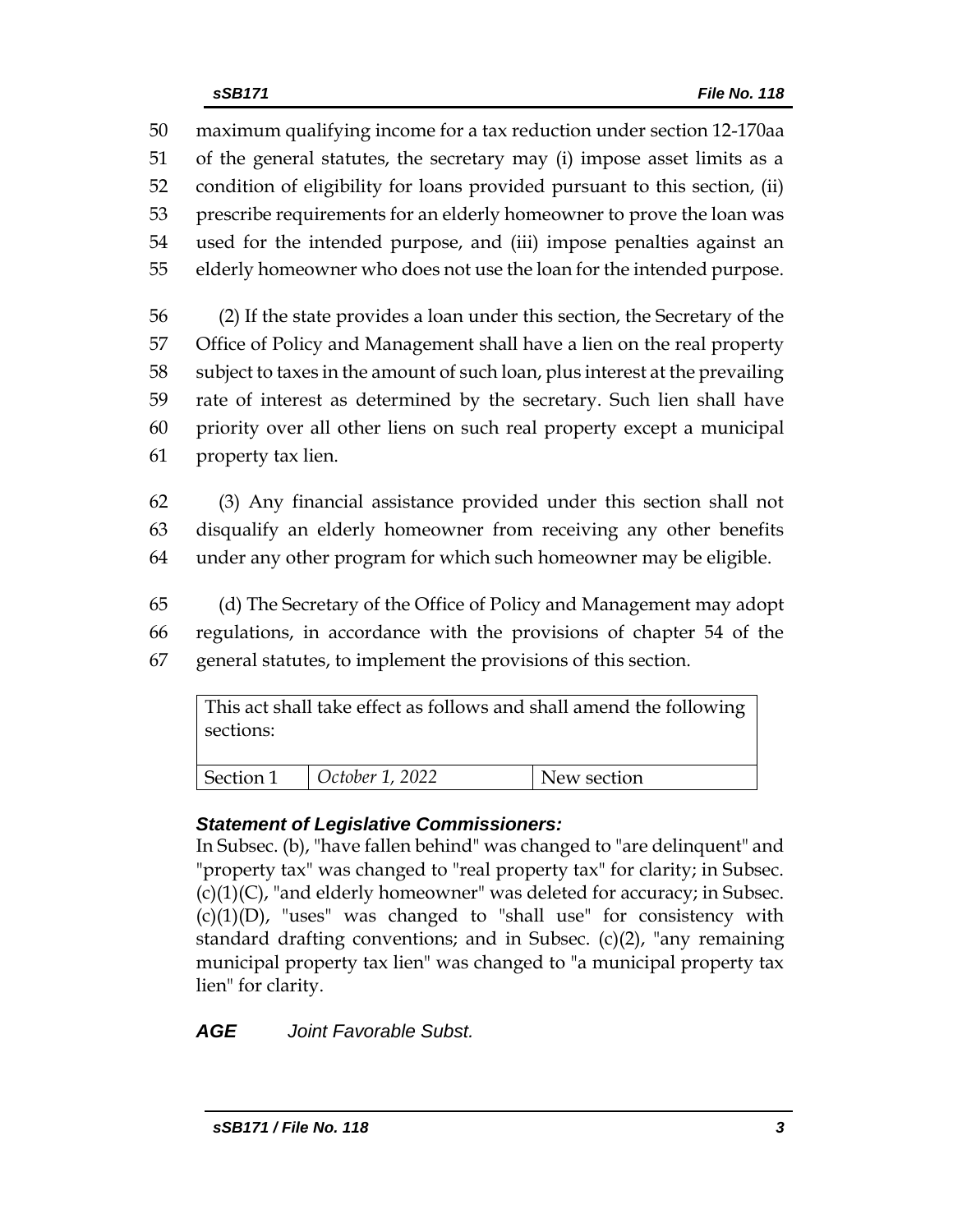*The following Fiscal Impact Statement and Bill Analysis are prepared for the benefit of the members of the General Assembly, solely for purposes of information, summarization and explanation and do not represent the intent of the General Assembly or either chamber thereof for any purpose. In general,*  fiscal impacts are based upon a variety of informational sources, including the analyst's professional *knowledge. Whenever applicable, agency data is consulted as part of the analysis, however final products do not necessarily reflect an assessment from any specific department.*

### *OFA Fiscal Note*

#### *State Impact:*

| Up to     | Up to     |
|-----------|-----------|
| \$334,551 | \$669,103 |
|           |           |
|           |           |

Note: GF=General Fund

### *Municipal Impact:*

| <b>Municipalities</b>  | Effect  | FY 23 \$  | FY 24 \$  |
|------------------------|---------|-----------|-----------|
| Various Municipalities | Revenue | Potential | Potential |
|                        | Gain    |           |           |

### *Explanation*

There is a cost to the Office of Policy and Management, of up to \$669,103 annually, associated with administering the Elderly Homeowner Property Tax Revolving Loan program. This includes annual salary costs of up to  $$335,004$  and annual fringe costs<sup>1</sup> of up to \$334,099 to hire an office assistant, a paralegal, and two staff attorneys. It is anticipated that these costs would not be fully realized until FY 24, depending on the timing of personnel hires.

The cost of providing the loans would vary based on the number of people eligible, and on the size of the loans they take out. The bill allows investment earnings, including the principal and interest on the loans,

<sup>1</sup>The fringe benefit costs for employees funded out of other appropriated funds are budgeted within the fringe benefit account of those funds, as opposed to the fringe benefit accounts within the Office of the State Comptroller. The estimated active employee fringe benefit cost associated with most personnel changes for other appropriated fund employees is 99.73% of payroll in FY 23.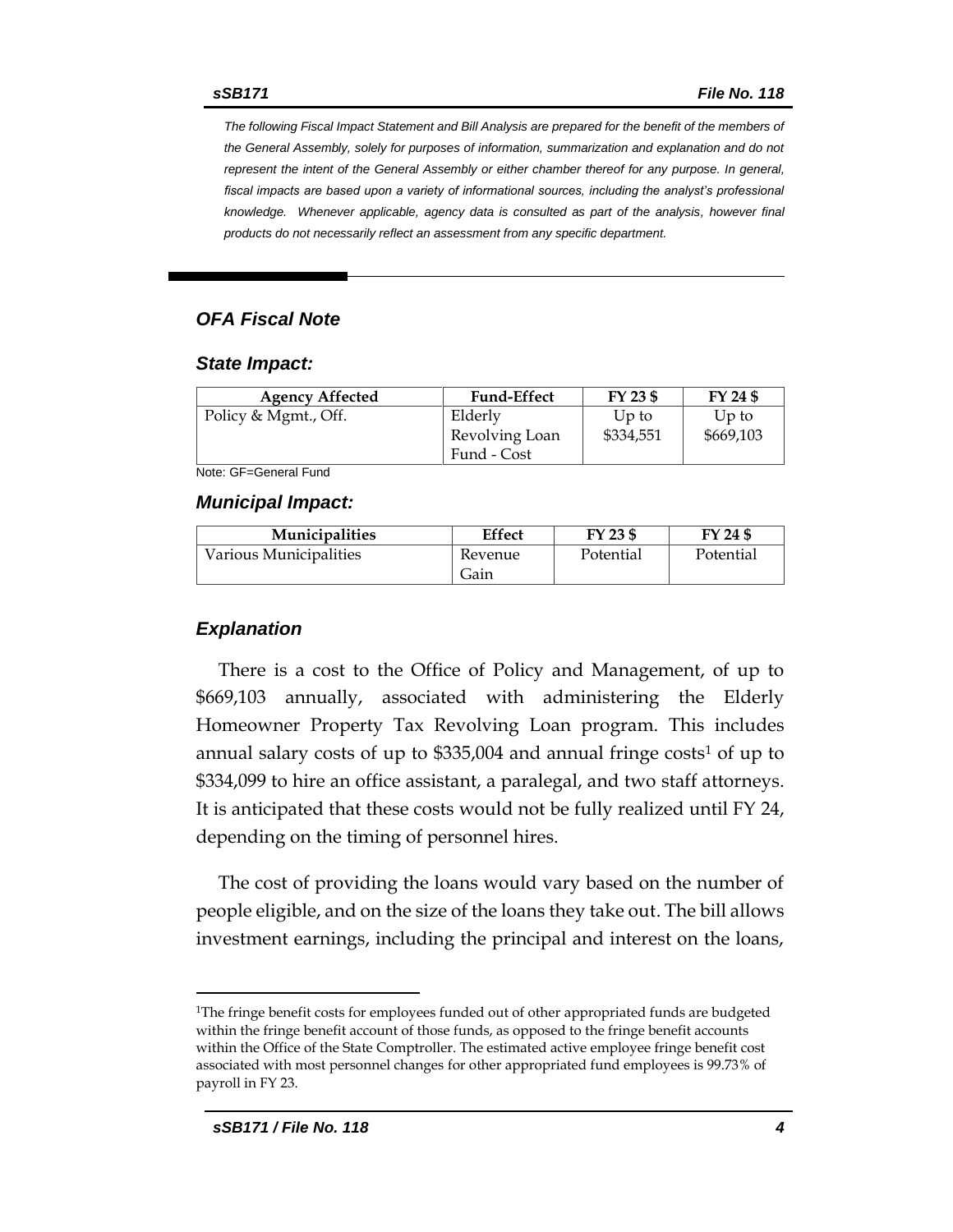to be used to fund loans under the program. The bill provides credited investment earnings to the Fund but does not specify a funding source.

To the extent that the Elderly Homeowner Property Tax Revolving Loan Fund provides homeowners who owe unpaid taxes with a way of paying those taxes, there is a revenue gain to municipalities.

# *The Out Years*

The annualized ongoing fiscal impact identified above would continue into the future subject to the number of applicants and the value of the loans they receive.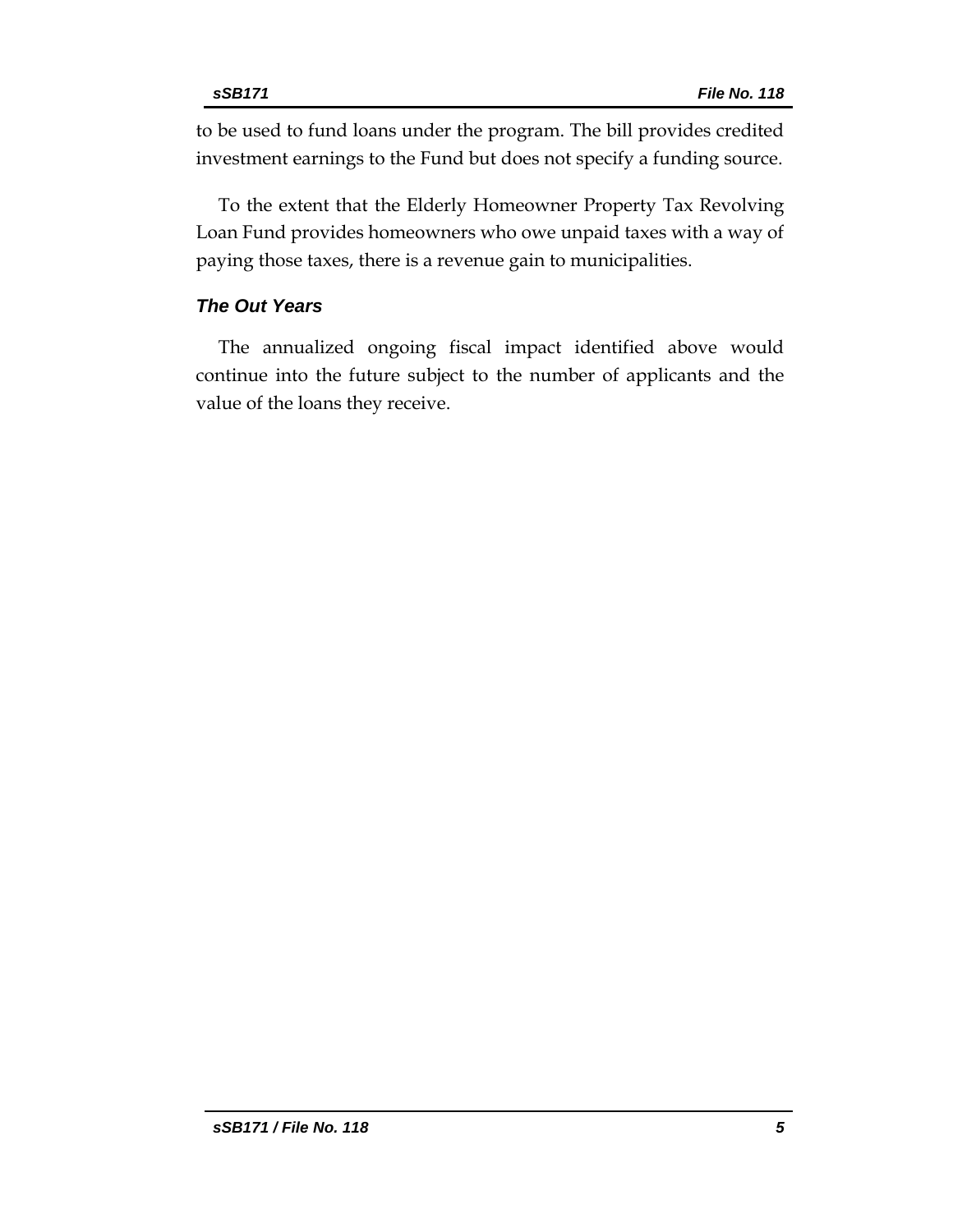# **OLR Bill Analysis**

**sSB 171**

## *AN ACT ESTABLISHING A REVOLVING LOAN ACCOUNT TO ASSIST ELDERLY HOMEOWNERS.*

# **SUMMARY**

This bill establishes a revolving loan account and allows the Office of Policy and Management (OPM) secretary to make loans from the account to income-eligible, elderly homeowners (age 65 or older) who failed to pay real property taxes for at least two assessment years.

The bill (1) outlines conditions governing the loans and eligibility criteria and (2) allows OPM to adopt regulations to implement the bill's provisions. Under the bill, the loans must be made within available appropriations.

EFFECTIVE DATE: October 1, 2022

# **LOAN ELIGIBILITY CRITERIA**

The bill allows the OPM secretary to provide loans from the revolving loan account at the prevailing interest rate determined by the secretary. The secretary may award the loans to elderly homeowners who meet the following criteria:

- 1. are age 65 or older on the date they apply for a loan;
- 2. own a property subject to property taxes, including property held in trust where the owner, or the owner and his or her spouse, is the trust grantor and beneficiary;
- 3. failed to pay property taxes for at least two assessment years on the property, which is otherwise unencumbered;
- 4. have lived in the municipality where the property is located for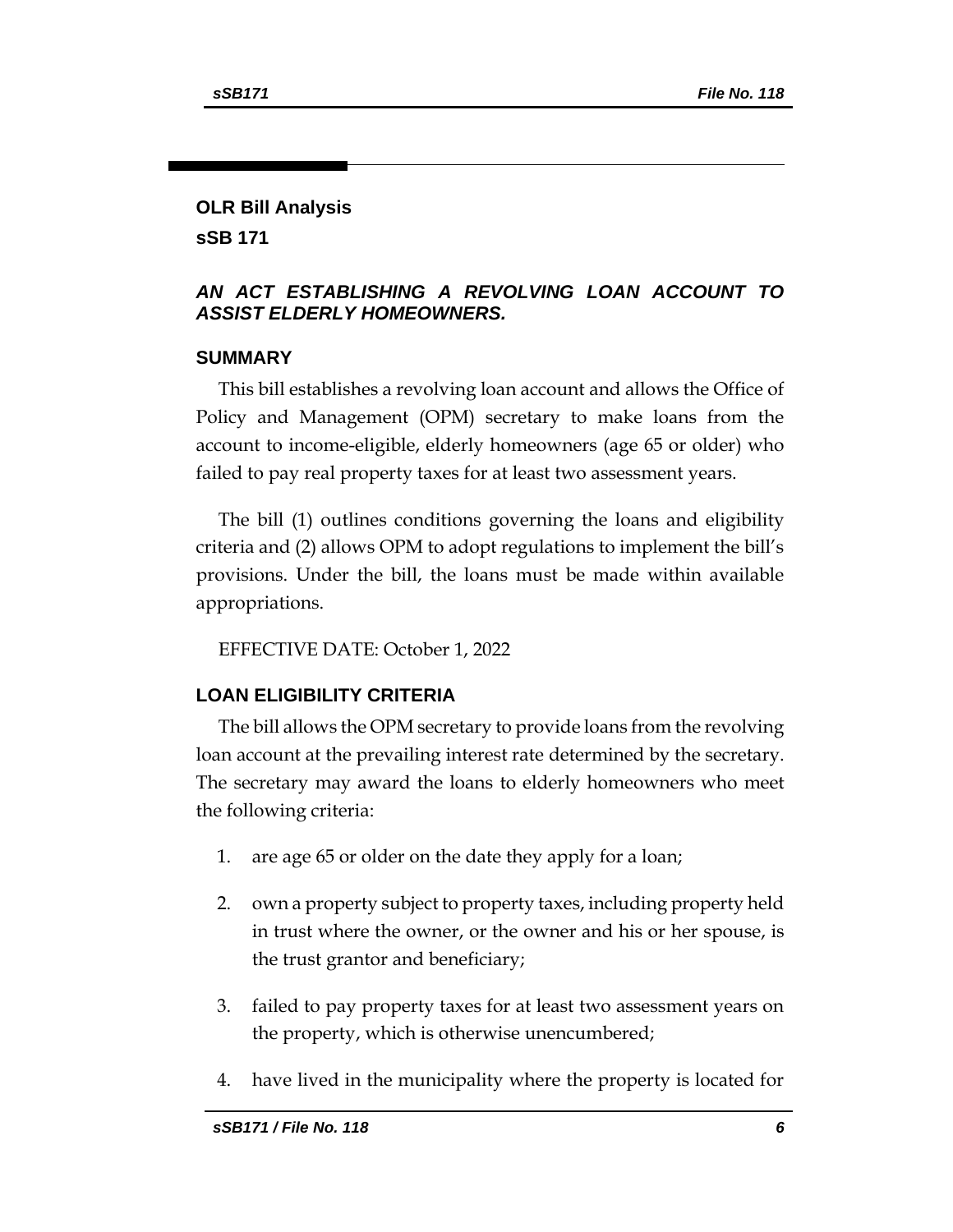at least 10 consecutive municipal tax years before applying (it is unclear whether "municipal tax years" refers to assessment or fiscal years);

- 5. have maintained their primary residence (at least 183 days per year) at the property for at least eight of the last 10 municipal tax years before applying; and
- 6. in the municipal tax year immediately preceding the application date, meet the state's Circuit Breaker Program income limits (currently \$38,100 for an unmarried person and \$46,400 for a married couple).

Under the bill, the elderly homeowner's income excludes his or her spouse's Social Security income if the spouse is a resident of a health care or nursing home facility receiving Title XIX Medicaid payments. In addition, the bill allows the OPM secretary to set asset limits as a condition of eligibility.

# **LOAN CONDITIONS AND REQUIREMENTS**

The OPM secretary must prescribe the application form for the loan program. Elderly homeowners who are awarded a loan must use it to pay the delinquent taxes, interest, and fees on their property and the principal loan amount must not exceed the amount levied against it. The secretary may (1) prescribe requirements to prove that an elderly homeowner used the loan for its intended purposes and (2) impose penalties for failing to do so.

If the state provides a loan, the OPM secretary has a lien on the property in the loan amount, plus interest at the prevailing interest rate. The lien has priority over all other liens on the property, except a municipal property tax lien.

# **ACCOUNT OPERATION**

Under the bill, the revolving loan account is a separate, nonlapsing General Fund account administered by OPM. It must contain any money required by law to be deposited into it. Investment earnings